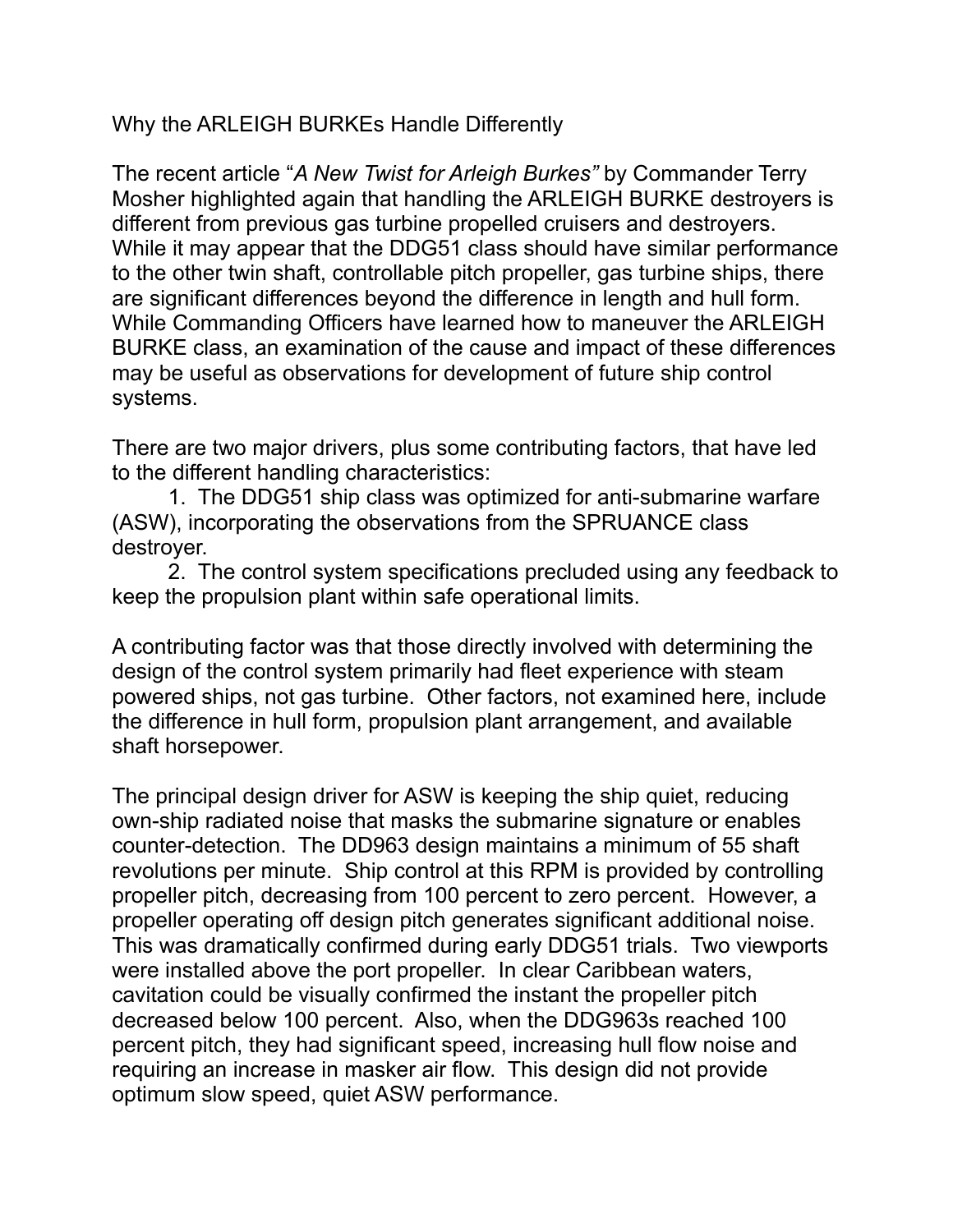The solution for DDG51 was to keep the gas turbine at idle until the propellers reached 100 percent pitch. This enables a much-slower quiet speed than the DDG963 design, but has several unintended consequences for ship control. First, as the turbines remain at idle, there is less immediate power to effect a change in ordered speed at these low power settings. Second, because the turbines remain at idle until 100 percent pitch, shaft speed decreases from a stop bell to the 100 percent pitch setting. This enables confusion, as a Sailor might only focus on RPM while setting the throttles in response to an order, resulting in the wrong speed. Next, there is different idle power available in split plant (single turbine online per shaft) and full power (dual turbine per shaft) modes. This means that performance is different depending on the plant mode—the ship reaches 100 percent pitch at one speed in split plant and a different speed in full power. Finally, there are some pitch settings that are not obtainable, especially in split plant mode where pitch rapidly increases to 100 percent with minor throttle adjustments. While this has no operational impact (the difference between 85 and 86 percent is negligible) it adds to the potential confusion factor. (See sidebar on *New Twist…* for additional details of DDG51 throttle modes.)

The DDG51 ship specifications required that the control system not rely on feedback to keep the plant within safe operational limits. This was interpreted by the design team to imply that shaft RPM feedback could not be used to control shaft RPM. Therefore, the control system implemented a purely predictive algorithm to control the gas turbine throttle and propeller pitch settings. The primary inputs to this were current and historical throttle position, outside temperature, and number of engines on-line. (There was a long-term control loop, but it was slow acting and had minimal authority.) This decision was made despite the fact that each shaft had six independent, redundant methods to measure shaft speed to keep the plant within limits (two tachometers on the reduction gear and two power turbine speed pickups per gas turbine). Reportedly, the industry designer had repeatedly told the program office this design would not work. The design worked as the designer had predicted. It was arbitrary and unpredictable. The Conning Officer had no idea what would happen when he gave a throttle order, except that it probably would not be the same response as previous. Worst case was a high-speed ahead bell to back 1/3. This action produced consistently hilarious results, unless you were either the Conning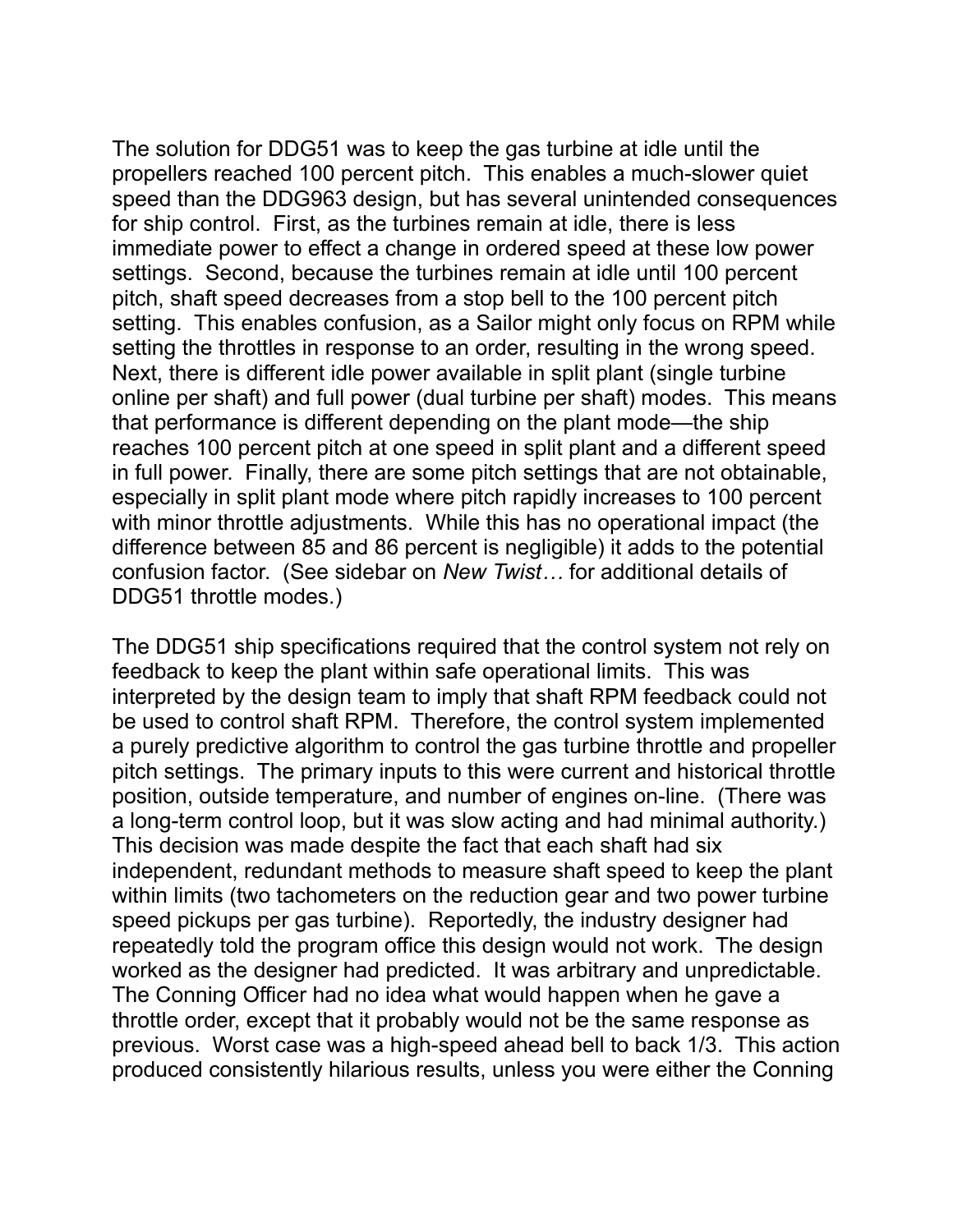Officer in a critical situation or the Engineer Officer that had to explain resulting performance to the Commanding Officer.

As we came to understand the problems with the throttle control, the Battle Group Commander eventually decided that immediate action was required, and tied ARLEIGH BURKE to the pier until the program office provided a new throttle control system. The interim solution was to implement the SPRUANCE-style system, with a fixed 55 SRPM minimum speed. My memory is that the "bells mode" pushbutton was converted to a 55 RPM, or "Shaft Idle" mode button. While we debated keeping the Shaft Idle mode in favor of the bells mode for maneuvering, the submarine was still quite a threat. There was concern that a ship would prefer this mode, even for ASW operations, precluding the quiet slow speed performance. After a series of data-collection trials, the control system was modified to include RPM feedback to control shaft speed and to increase throttle authority, so gas turbine power would be applied more rapidly as pitch increased. The essential element of the system, rapidly getting to 100 percent pitch for quiet operation, was maintained. We returned the Shaft Idle button to its original "bells mode" function. Finally, we made the RPM order indication blank below 100 percent pitch to reduce (but not eliminate) the RPM ambiguity. While we spent much effort in the trials trying to develop "balanced" twists, the final design did not completely achieve this goal.

This throttle control system has three different tables. There is one for trail shaft, one for split plant, and one for full power. Above 100 percent pitch at full power, the split plant and full power tables are identical.

The control system lead designers had significant steam experience. They had developed a method to simplify commands, especially where the pitch and RPM settings differed from split plant to full power. The programmed control lever (PCL) is calibrated from –3.3 to +10.0. A numeric setting was designed to produce the same speed in split plant and full power. In theory, ship speed was a specific integer multiple of the PCL setting. The Conning Officer could order "All engines ahead plus 2.0" and always get the exact same speed. No lookup table was required. This method of engine orders was never understood, and never took hold. It did not work in trail shaft mode. Depending on specific ship speed trials and system calibrations, ship speed might vary from this fixed integer multiple. In usual practice, the Conning Officer either gives a speed order, which requires the Lee Helm to refer to a pitch and RPM table to set the throttles, or provides the pitch and